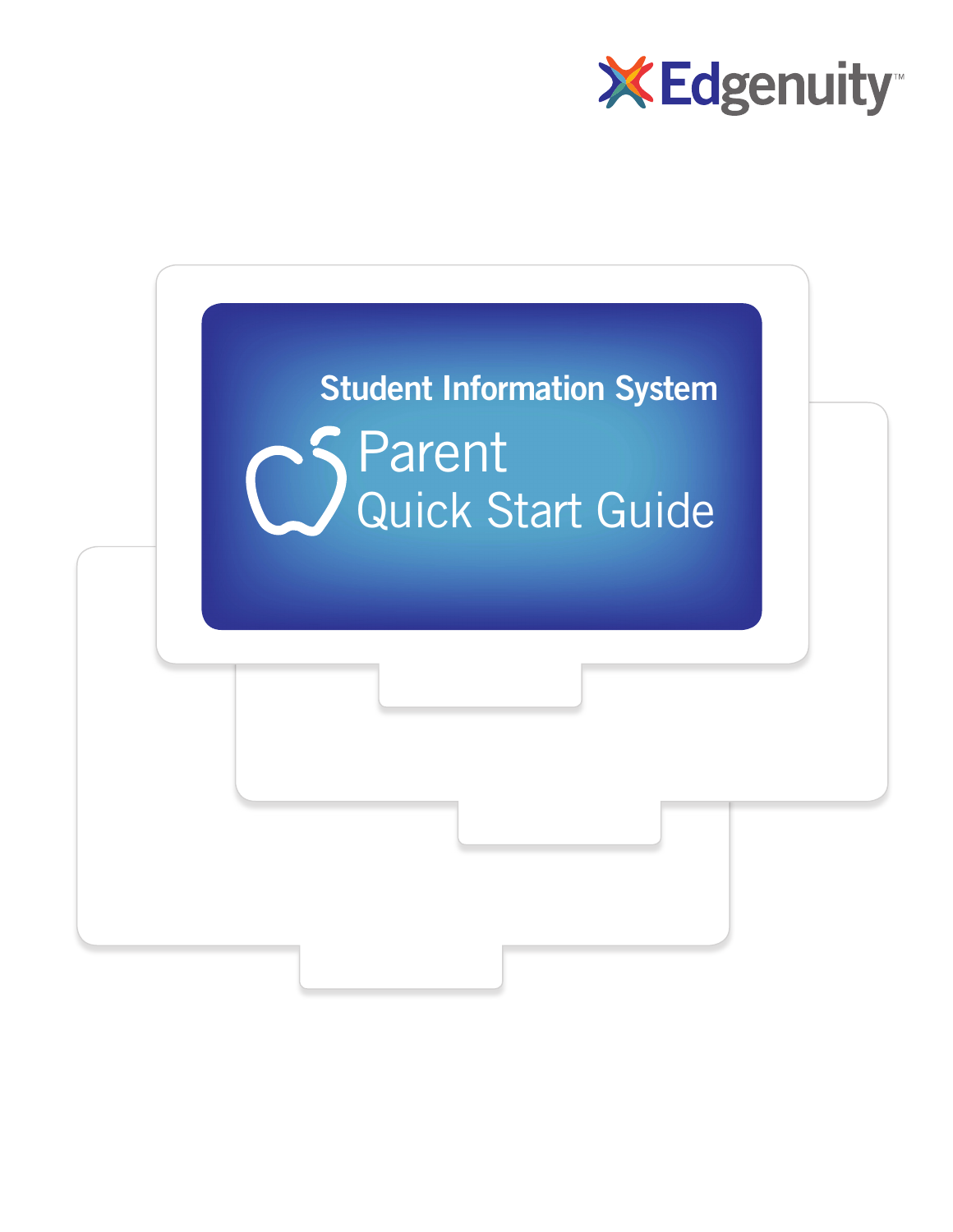# Contents

| Help! |  |
|-------|--|

# **Purpose of this Guide**

Welcome to Edgenuity's Quickstart Guide to the Student Information System (SIS). The Student Information System is referred to as the Edgenuity SIS and houses all of the online tools you will need to monitor, track, and view your student's progress in the online classroom.

# **Getting Started Technical Requirements**

To ensure that you can login and and track your student's progress, first verify that your computer meets the technical requirements of the program.

### **Operating System**

- Windows<sup>®</sup>  $7$
- Windows 8
- Windows VistaTM
- Windows RT 1
- Mac® OS® X  $10.7.5+$

### **Processor**

- PC: 2.33GHz AMD® -or- Intel® Core™ Duo 1.83 GHz
- Mac: Intel Core Duo 1.33 GHz

### **Memory**

 $\bullet$  2 GB RAM

### **Hard Disk Space**

• 1 GB available disk space for browser cache

### **Display**

- 1280 x 1024 resolution
- $\cdot$  16-bit color
- 128 MB graphics memory

### **Browsers**

- Google™ Chrome™ 35 2
- Internet Explorer<sup>®</sup>  $9.x 11.x$
- Safari® 6.0+ (Requires  $10.7.5+$ )
- Firefox<sup>®</sup>  $35+$

### **Network/Speed Connection**

- LAN 100/1000 switched to desktop
- Internet access 384 kbps per concurrent user

### **Plug-Ins**

- Adobe® Flash® Player 9
- Adobe Acrobat<sup>®</sup>
- Adobe Reader® 7
- Adobe Shockwave® Player 10
- Apple® QuickTime® Player 7
- Java Version 1.6

### Sound

- OS supported sound card
- Speakers or headsets (recommended)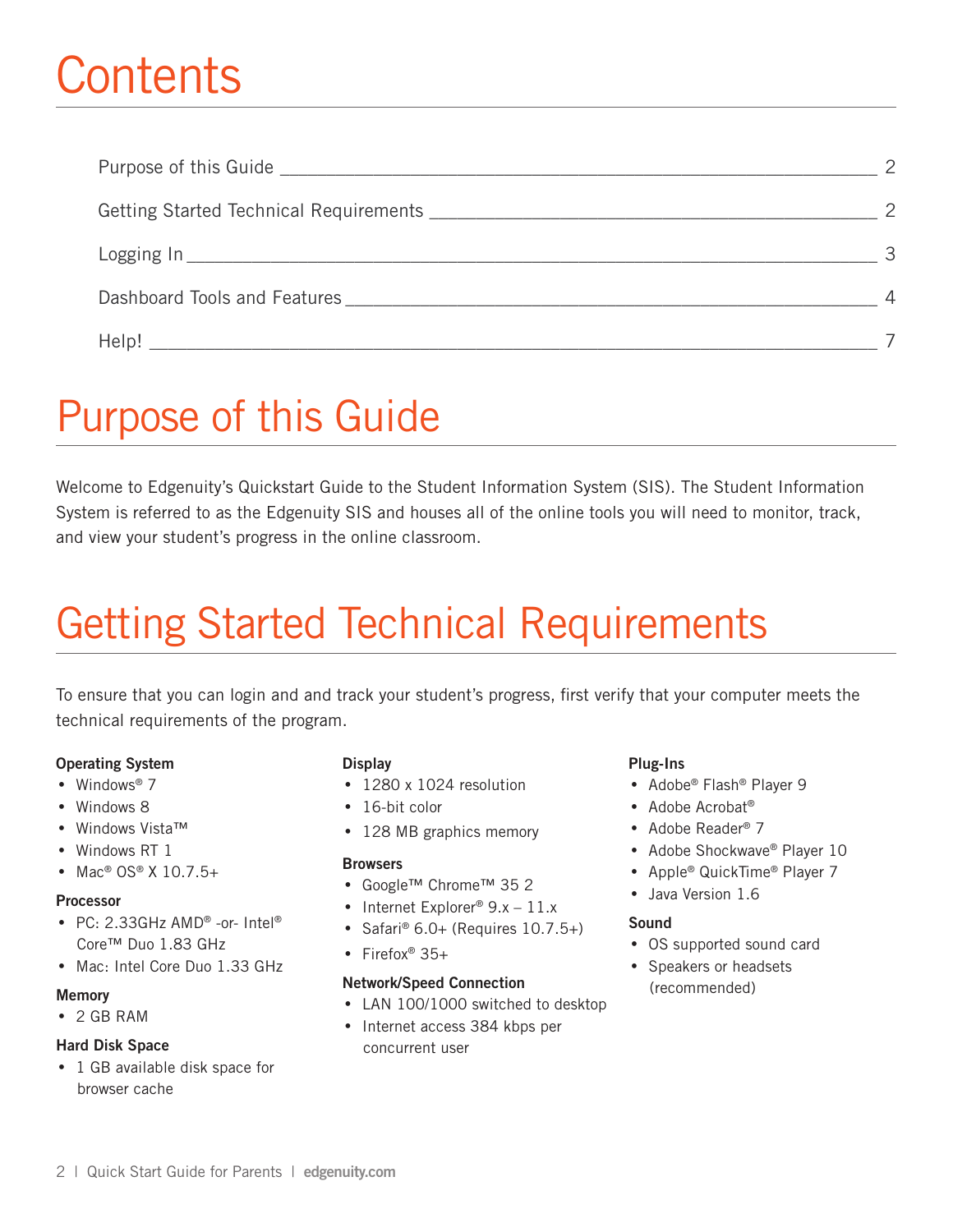Begin by logging into the new system. Once you are on the login page, use your username and password to gain access to your student's information. Please visit the URL below:

Login Page: http://www.edgenuity.com/SIS-Login

| <b>X</b> Edgenuity                                   |                                             |                                          | Request more information Search Jobs Blog                               |                                                                                                                                                                                                                                         | Share<br>Login |
|------------------------------------------------------|---------------------------------------------|------------------------------------------|-------------------------------------------------------------------------|-----------------------------------------------------------------------------------------------------------------------------------------------------------------------------------------------------------------------------------------|----------------|
| The Difference                                       | Curriculum + Research                       | Solutions                                | The Experience                                                          | Support                                                                                                                                                                                                                                 | News + Reviews |
|                                                      |                                             |                                          |                                                                         |                                                                                                                                                                                                                                         |                |
|                                                      |                                             |                                          | <b>Student Information System</b>                                       |                                                                                                                                                                                                                                         |                |
|                                                      | Login:                                      |                                          |                                                                         |                                                                                                                                                                                                                                         |                |
|                                                      | Password                                    |                                          | $\qquad \qquad \qquad \qquad \qquad \qquad \qquad \qquad \qquad \qquad$ |                                                                                                                                                                                                                                         |                |
|                                                      | Enter<br>Forgot your login and/or password? |                                          | Watch the orientation video                                             |                                                                                                                                                                                                                                         |                |
|                                                      |                                             |                                          |                                                                         |                                                                                                                                                                                                                                         |                |
|                                                      |                                             |                                          |                                                                         |                                                                                                                                                                                                                                         |                |
| Navigate<br>The Difference                           | Leadership<br>the Edge                      | <b>Resources</b><br><b>Video Library</b> | <b>About Edgenuity</b>                                                  | Edgenuity combines the stability of an established company with the                                                                                                                                                                     |                |
| Curriculum + Research<br>Solutions<br>The Experience | the Expert Edge<br>the Leading Edge         | Awards<br>Research Papers<br>Webinars    |                                                                         | fast-paced, nimble culture of a startup. Our award-winning curriculum has<br>helped more than one million students succeed, and we're proud to partner<br>with schools in all 50 states to improve the quality and equity of education. |                |
| Support<br>News + Reviews                            |                                             |                                          | our offerings.                                                          | But we don't stop there. We're always seeking ways to enhance and grow                                                                                                                                                                  |                |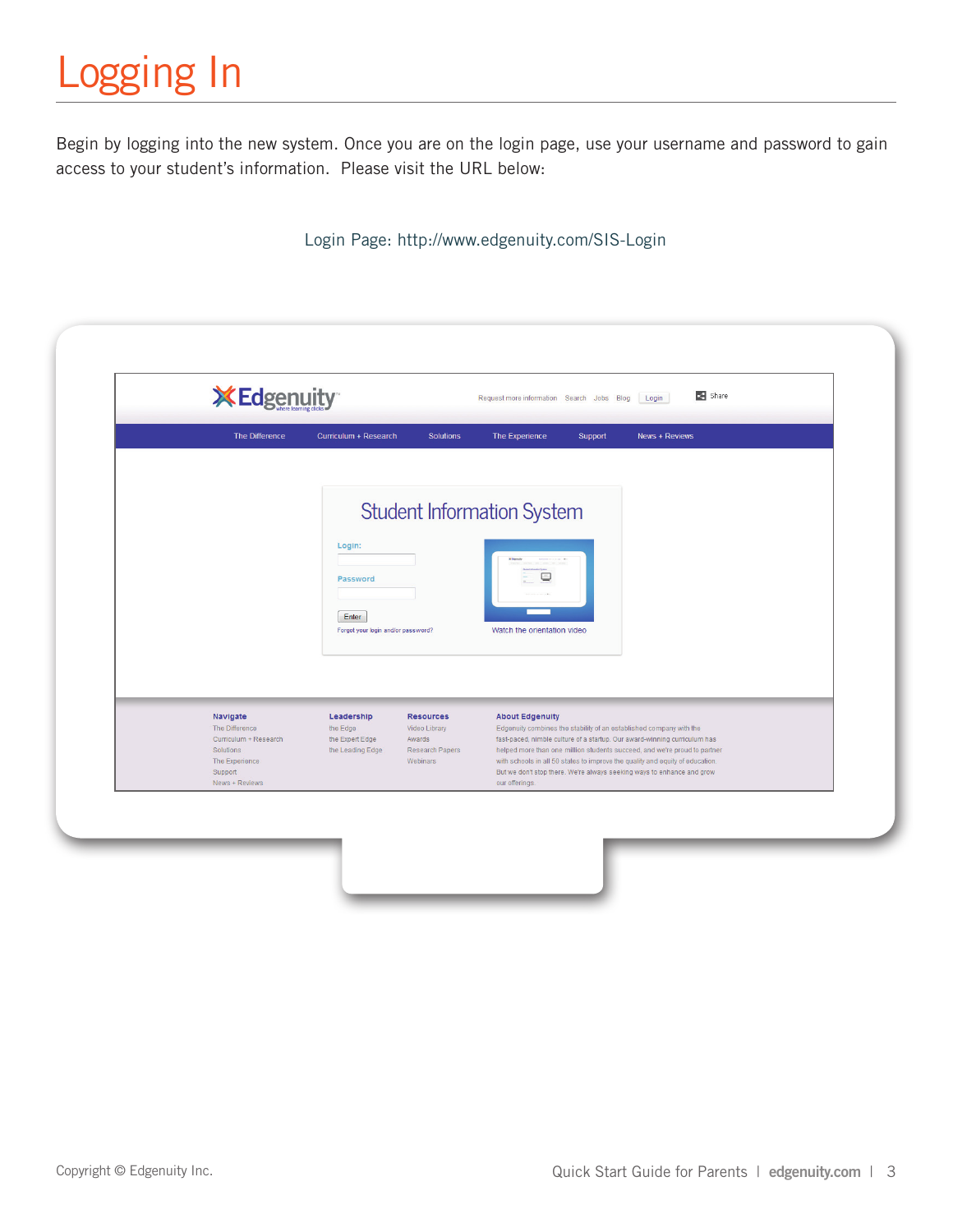# My Dashboard Tools and Features

The main page in the Edgenuity SIS is known as the Dashboard. The Dashboard provides different tools and features that allow you to view your student's progress and grade reports in the online classroom. You are able to view their grades but cannot edit, change or access any of your student's classes from your parent login.

The *Main Dashboard* features the following tools on the front page of the SIS as soon as you login:

- Academic Snapshot
- Upcoming Events
- Activity
- Message Center
- Course Requirements
- Admission Status

| Dashboard                       | <b>DASHBOARD</b>                                                                  |                                                           |                                                   |                              |                                  |
|---------------------------------|-----------------------------------------------------------------------------------|-----------------------------------------------------------|---------------------------------------------------|------------------------------|----------------------------------|
| Messages                        |                                                                                   |                                                           |                                                   |                              |                                  |
|                                 | Here you can see an overview of the current student status and academic progress. |                                                           |                                                   |                              |                                  |
| ٤<br>Mentor Information         | <b>Academic Snapshot</b>                                                          | <b>Upcoming Events</b>                                    | <b>Activity</b>                                   |                              |                                  |
| å,<br>Course Information        | $\overrightarrow{P}$                                                              | ï                                                         |                                                   |                              | J)                               |
| Academic Snapshot               |                                                                                   |                                                           |                                                   |                              |                                  |
| Suggested Pacing                |                                                                                   |                                                           | These are the latest activities for this student: |                              |                                  |
| Student Activity                | This student is currently enrolled in 1 course:                                   | Jun 21, 2013 - Major Update Planned for June 22 - 23      | Section<br>Financial Math A - MA2007A             | Time<br>6/11/2013 1:37:59 PM | <b>Minutes</b><br>$\overline{1}$ |
|                                 | Grade Percentage Complete Pacing<br>Course                                        |                                                           | Financial Math A - MA2007A                        | 6/11/2013 1:22:50 PM         | $10\,$                           |
| View Transcript<br>$\mathbb{R}$ | Financial Math A - MA2007A 41.81% 3.39%<br>Behind                                 | See more events                                           | Financial Math A - MA2007A                        | 6/10/2013 2:40:29 PM         | $\overline{1}$                   |
|                                 |                                                                                   |                                                           | Financial Math A - MA2007A                        | 6/10/2013 2:17:28 PM         | 23                               |
| Construction Calendar           |                                                                                   |                                                           | Financial Math A - MA2007A                        | 6/10/2013 2:06:04 PM         | $11\,$                           |
| $\bigcirc$ External Links       |                                                                                   |                                                           |                                                   |                              |                                  |
|                                 | <b>Messages</b>                                                                   | <b>Course Requests</b><br>$\mathbb{Z}^n$                  | <b>Admission Status</b>                           |                              |                                  |
|                                 |                                                                                   | V                                                         |                                                   |                              |                                  |
|                                 |                                                                                   |                                                           |                                                   |                              |                                  |
|                                 |                                                                                   |                                                           |                                                   |                              |                                  |
|                                 |                                                                                   |                                                           | This student is currently ACTIVE.                 |                              |                                  |
|                                 | You have 1 new message(s).                                                        | There are no courses requested by this student.           | The enrollment status is -1.                      |                              |                                  |
|                                 | See your message                                                                  |                                                           |                                                   |                              |                                  |
|                                 |                                                                                   |                                                           |                                                   |                              |                                  |
|                                 |                                                                                   |                                                           |                                                   |                              |                                  |
|                                 |                                                                                   | Genius SIS (c) - All rights reserved<br><b>Genius SIS</b> |                                                   |                              |                                  |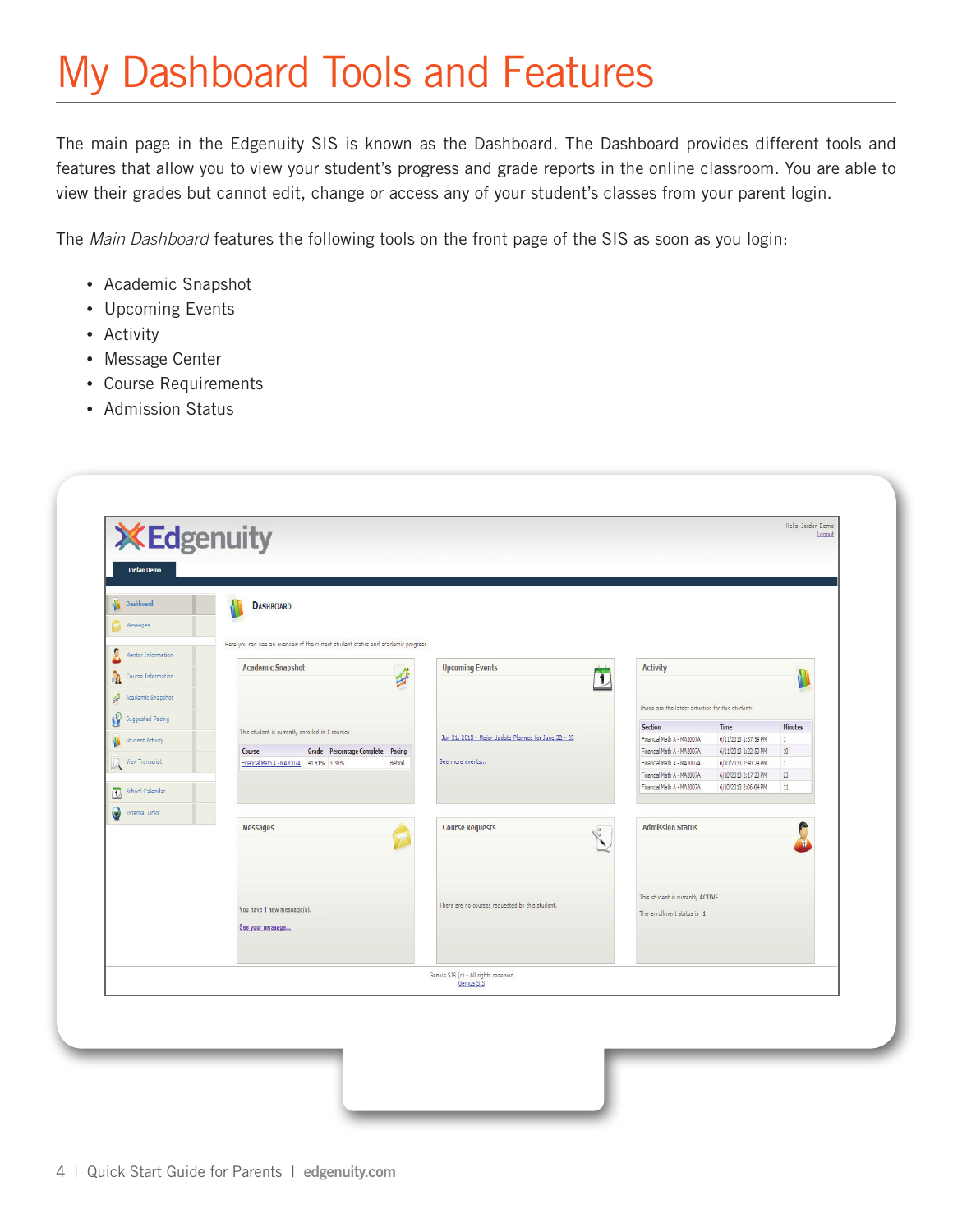| This student is currently enrolled in 1 course: |       |                            |        |
|-------------------------------------------------|-------|----------------------------|--------|
| Course                                          | Grade | <b>Percentage Complete</b> | Pacing |

The Academic Snapshot area lists the courses in which your student is currently enrolled. Grade and progress information are included. From this view, you can see your student's current grade in the class, the number of assignments completed, and if the pace they are keeping in the class is on target, behind, or ahead.

| <b>Upcoming Events</b>                               |  |
|------------------------------------------------------|--|
| Jun 21, 2013 - Major Update Planned for June 22 - 23 |  |
| See more events                                      |  |

The Upcoming Events area shows all of the upcoming scheduled activities your student has on calendar. These can include events that the student's teacher has scheduled, or it might include activities and deadlines your student has scheduled. Some examples of activities might include a parent/teacher conference, a study-hall session, or a tutoring session.

| <b>Activity</b>                                   |                      |                |
|---------------------------------------------------|----------------------|----------------|
| These are the latest activities for this student: |                      |                |
| <b>Section</b>                                    | <b>Time</b>          | <b>Minutes</b> |
| Financial Math A - MA2007A                        | 6/11/2013 1:37:59 PM | 1              |
| Financial Math A - MA2007A                        | 6/11/2013 1:22:50 PM | 10             |
| Financial Math A - MA2007A                        | 6/10/2013 2:40:29 PM | 1              |
|                                                   | 6/10/2013 2:17:28 PM | 23             |
| Financial Math A - MA2007A                        |                      |                |

When your student completes assignments in the courses, the time spent is logged. The Activity area shows the course names, the dates, and the number of minutes spent in each course while completing assignments.

| <b>Messages</b>            |  |
|----------------------------|--|
|                            |  |
|                            |  |
| You have 1 new message(s). |  |
| See your message           |  |

The Message Center contains important communication from your student's teacher(s). The parent login is not able to access this area of the Dashboard.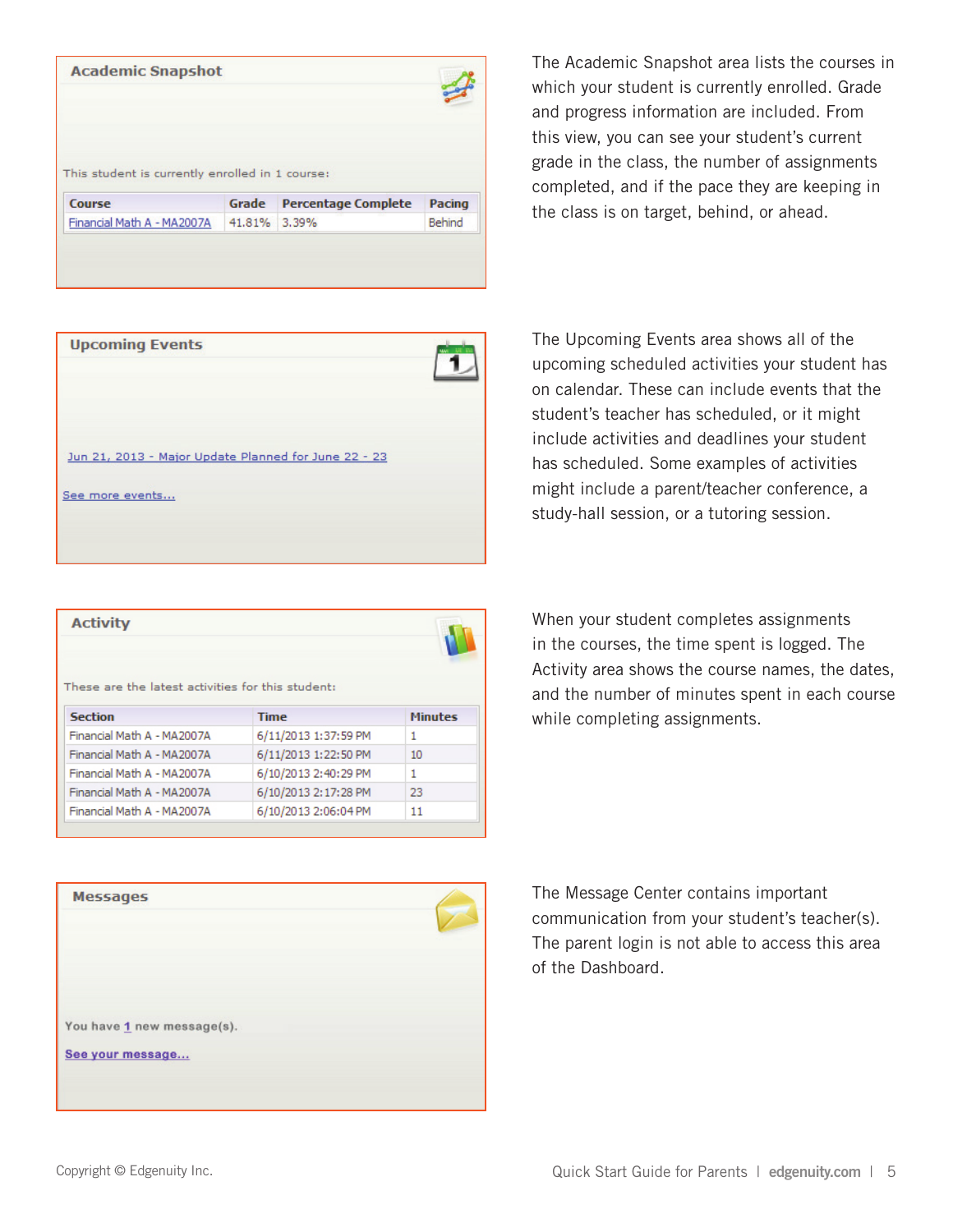### The Sidebar contains the following tools:



Dashboard: Main page in the SIS, provides a quick-glance snapshot of student's progress and grades

Messages: Here you can view and reply to any communications made between your student and the instructors

Mentor Information: View your student's assigned mentor information

Course Information: View your student's courses, description, credit amount, and teacher-contact information

Academic Snapshot: Provides an overall progress bar for all of your student's courses and specific progress bars for each class enrolled in

**Suggested Pacing:** A progress bar and weekly assignment goals showing the current pace and whether your student is on track with the targeted completion date

Student Activity: A tally of the total number of assignments your student has completed each day in the courses

**Course Plan:** A plan that puts your student on track for graduation

View Transcript: A record of your student's current grades and credit earned in classes

School Calendar: A calendar of your student's current appointments or conferences

**External Links:** Links to popular and helpful resources when navigating or to support your student's online experience

We are excited to have your student as part of the Edgenuity family. We hope you find the Edgenuity Student Information System a valuable tool in monitoring your student's progress.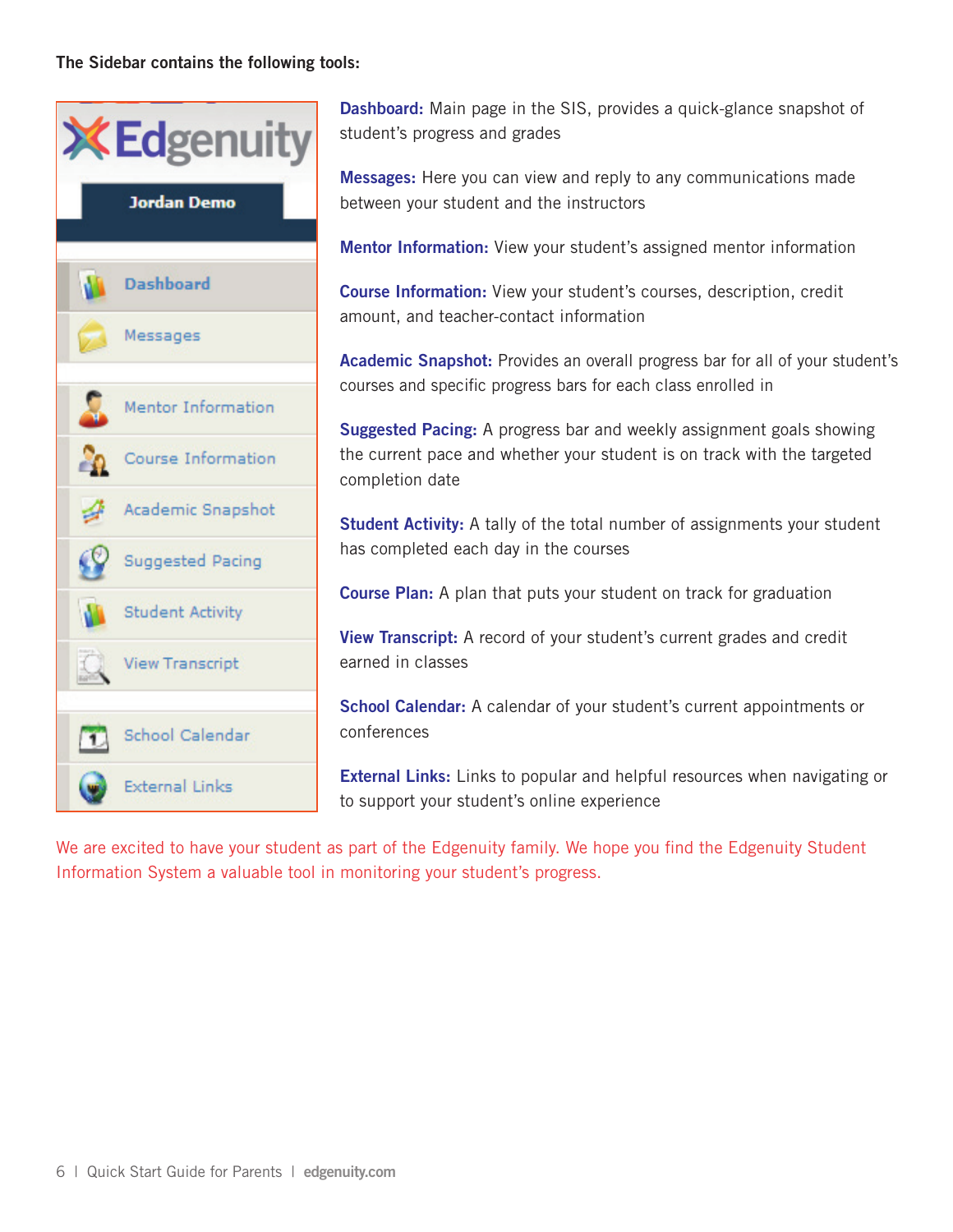# Help!

Everyone needs a little help every now and then. Use this guide to know where to go when you need help.

If you need help with your grades, class requirements, or feedback on your progress...



If you need help with concepts in the subject you are studying ...



If you are having technical difficulties ...



If you are awaiting a "Teacher Review"...